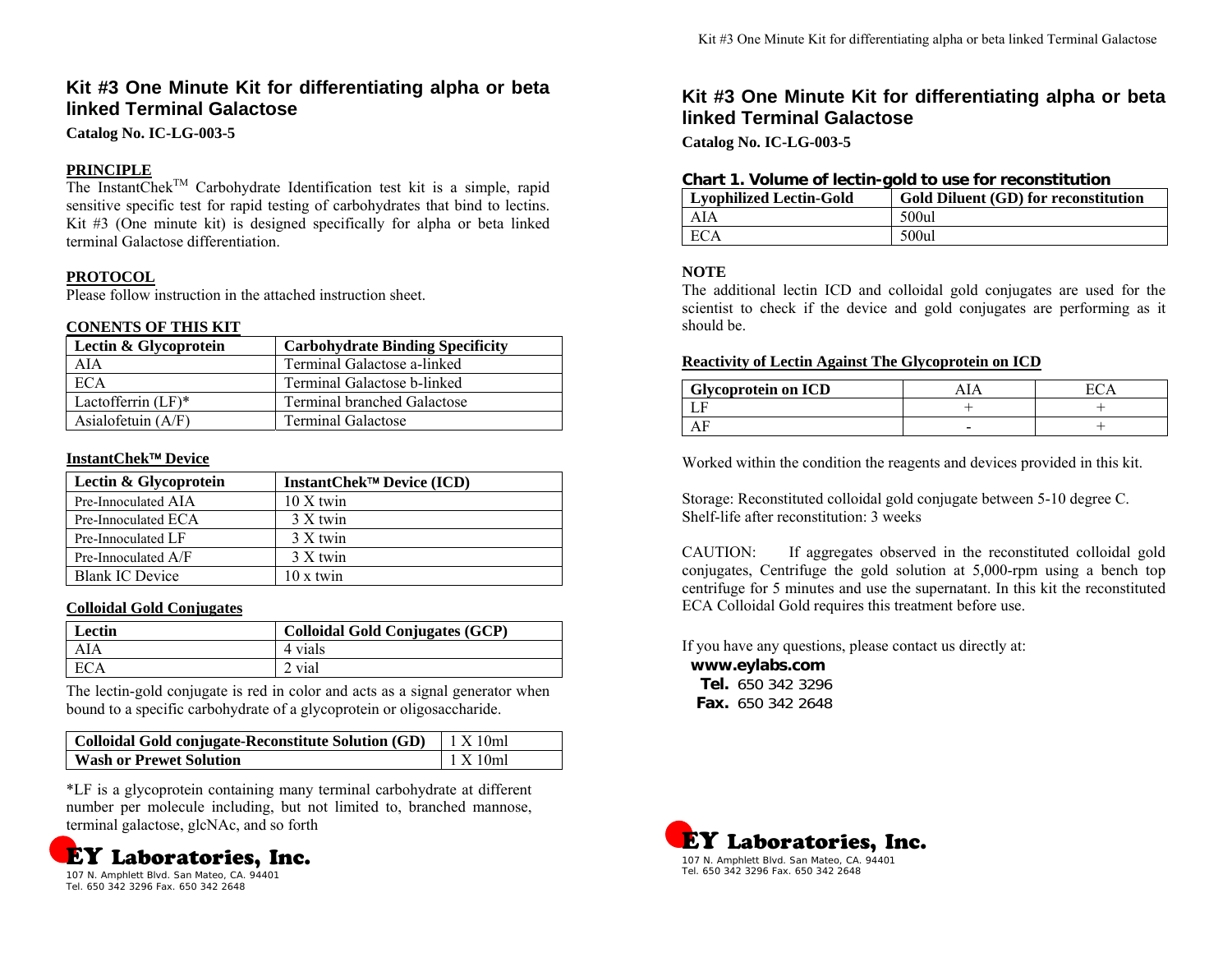# **Indirect Method – to detect a Carbohydrate of a Glycoprotein**

A sandwich assay can be made of many different forms. For example, two of the same lectin can bind to a glycoprotein. Two different lectins may also bind to the same glycoprotein.

## Assay Preparation

To begin, select an InstantChe $k^{TM}$  device pre-inoculated with lectin that is specific for the sugar you are detecting. For example, the Con A device is specific for Terminal Mannose or Branched Mannose.

Preparation of Reagents

Reconstitution of Lyophilized Lectin-Gold – See Chart 1.

# **Indirect Method Assay Protocol**

This protocol may be used for all five lectin-gold reagents.

- 1. Add 20μl Prewet solution. Let it absorb completely.
- 2. Add 40μl Glycoprotein (1mg/ml). Let it absorb completely.
- 3. Add 20μl Reconstituted Lectin Gold that is specific for your carbohydrate. Let it absorb completely.
- 4. Wash by <u>adding 80μl Wash solution Twice (2 x 80μl)</u>. Read Results.

N.B. For best results in testing fucose-linked glycoproteins, add after the 3<sup>rd</sup> step, 1 drop gold diluent before the wash step. This enables the complex to become more stable.

### **Interpretation of Results**

- Red to Pink dot indicates a Positive Result
- No dot indicates a Negative Result.

**NOTE**: This kit does not work on a glycoprotein's carbohydrate moiety that is facing the membrane. This is because the sugar is sterically hindered from binding with the lectin.

# **Direct Method – to detect a Carbohydrate of a Glycoprotein**

#### Preparation of Reagents

Reconstitution of Lyophilized Lectin-Gold – See Chart 1.

### Assay Preparation

- 1. Select a blank device.
- 2. Inoculate 1-3 μg/ml of a glycoprotein at the center of the device membrane and let it air dry over one hour, or overnight. Once dry the device is now ready for the Assay Protocol.

# **Direct Method Assay Protocol**

- 1. Add 10μl Prewet solution to center of device. Let it absorb completely.
- 2. Add 20μl of the reconstituted Lectin-Gold that is specific for your carbohydrate. Let it absorb completely.
- 3. Add 50μl Wash Buffer. Read Results.

# **Interpretation of Results**

- Red to Pink dot indicates a Positive Result
- No dot indicates a Negative Result.

**NOTE**: This kit does not work on a glycoprotein's carbohydrate moiety that is facing the membrane. This is because the sugar is sterically hindered from binding with the lectin.